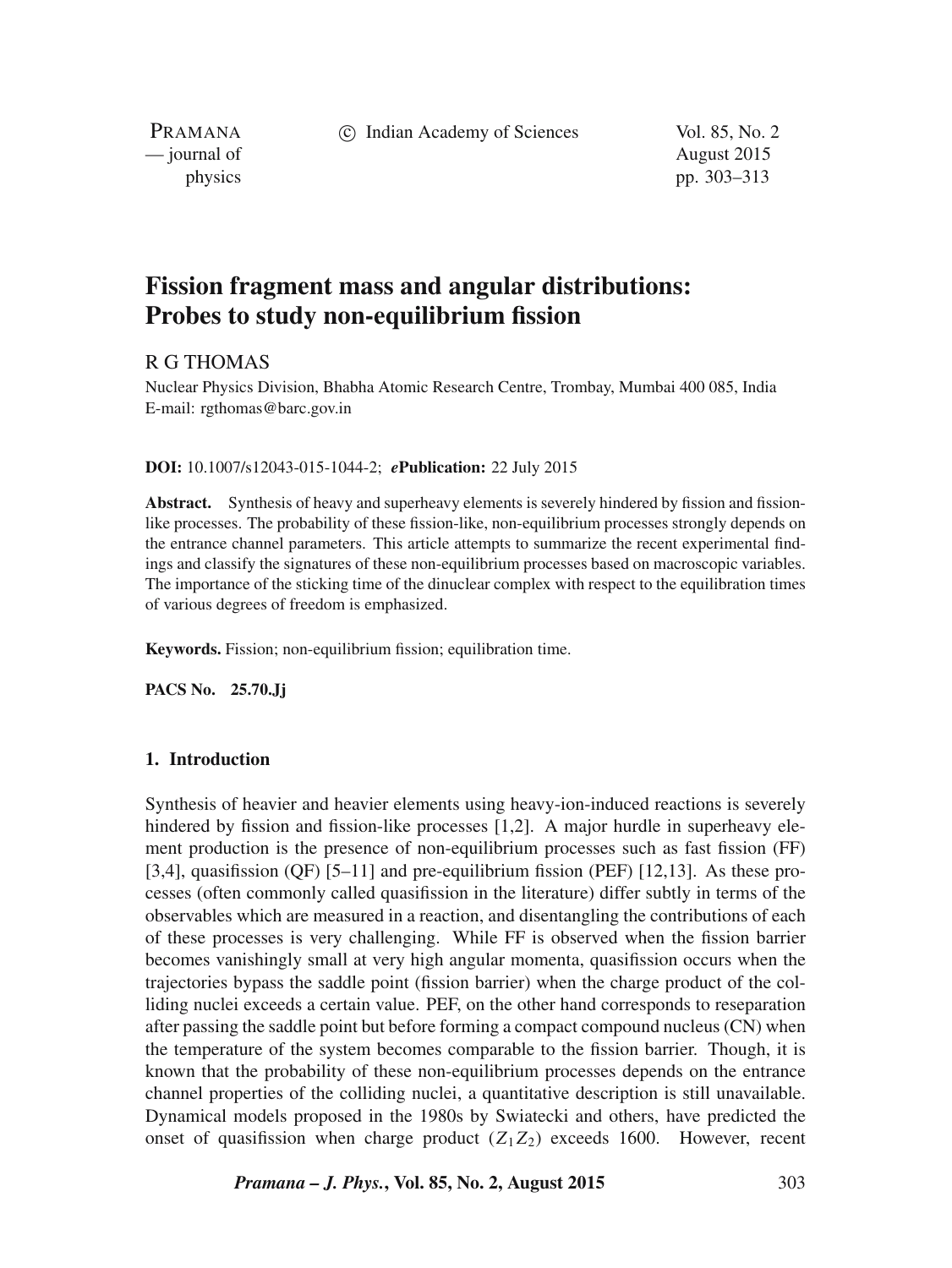#### *R G Thomas*

measurements have shown that evidence of non-equilibrium fission can be found in systems with charge product as low as 540 [13,14].

In the following, we shall attempt to classify various non-equilibrium fission-like processes based on certain parameters related to the entrance channel. The manifestation of these non-equilibrium processes is found to vary dramatically with respect to the target– projectile combination, mass asymmetry of the entrance channel, static deformation of the colliding partners, and the bombarding energy. The signatures of non-equilibrium fission are: (i) strong mass–angle correlation in the mass–angle distribution of fission fragments, (ii) broader mass distributions compared to that of CN fission and (iii) anomalously large angular anisotropies compared to the statistical model predictions. It should be noted that the presence of any of these characteristics will qualify the process to be non-equilibrium. In the following discussion, we shall attempt to broadly classify the nuclear landscape (what we call C–T fissility plot [14]) based on the manifestations of these signatures.

#### **2. The C–T fissility plot**

According to the macroscopic model of Swiatecki and others [6–8], the dynamic evolution of the dinuclear system after contact is principally governed by the multidimensional potential energy surface (PES) of the combined system described by the three variables, viz., the radial separation, the neck radius and the mass asymmetry of the fragments. While the choice of the variables may vary with the models [15], the dynamics are depicted by three milestone configurations viz., the contact configuration, the conditional saddle point and the unconditional saddle point. The location of these points on the PES, and the injection point onto this multidimensional surface plays a crucial role in the subsequent evolution of the composite system. From the experimental observations in the 1980s, Blocki *et al* [8] have parametrized the onset of quasifission using a macroscopic variable called mean fissility given by  $\chi_m = \frac{1}{3}\chi_{eff} + \frac{2}{3}\chi_{CN}$ , which incorporates the target–projectile and CN fissilities:

$$
\chi_{\rm eff} = (Z^2/A)_{\rm eff} / (Z^2/A)_{\rm crit} \tag{1}
$$

with

$$
(Z^2/A)_{\text{eff}} = 4Z_1 Z_2 / (A_1^{1/3} A_2^{1/3} (A_1^{1/3} + A_2^{1/3}))
$$
 (2)

while the CN fissility is

$$
\chi_{\rm CN} = (Z^2/A)/(Z^2/A)_{\rm crit},\tag{3}
$$

where

$$
(Z^2/A)_{\text{crit}} = 50.883(1 - 1.7826I^2),\tag{4}
$$

with  $I = (A - 2Z)/A$ .

From the analysis of Blocki *et al*, it was found that  $\chi_m = 0.72$  marks the onset of the need for extra push energy (excess energy over the Coulomb barrier) to achieve fusion. It was also noticed that the manifestation of the non-equilibrium nature of the re-separation process on the mass and spatial distributions of the fragments depends critically on the sticking time  $\tau_s$  of the dinuclear system compared to the characteristic equilibration time  $\tau_M$  ( $\sim 5 \times 10^{-21}$  s) of mass degree of freedom.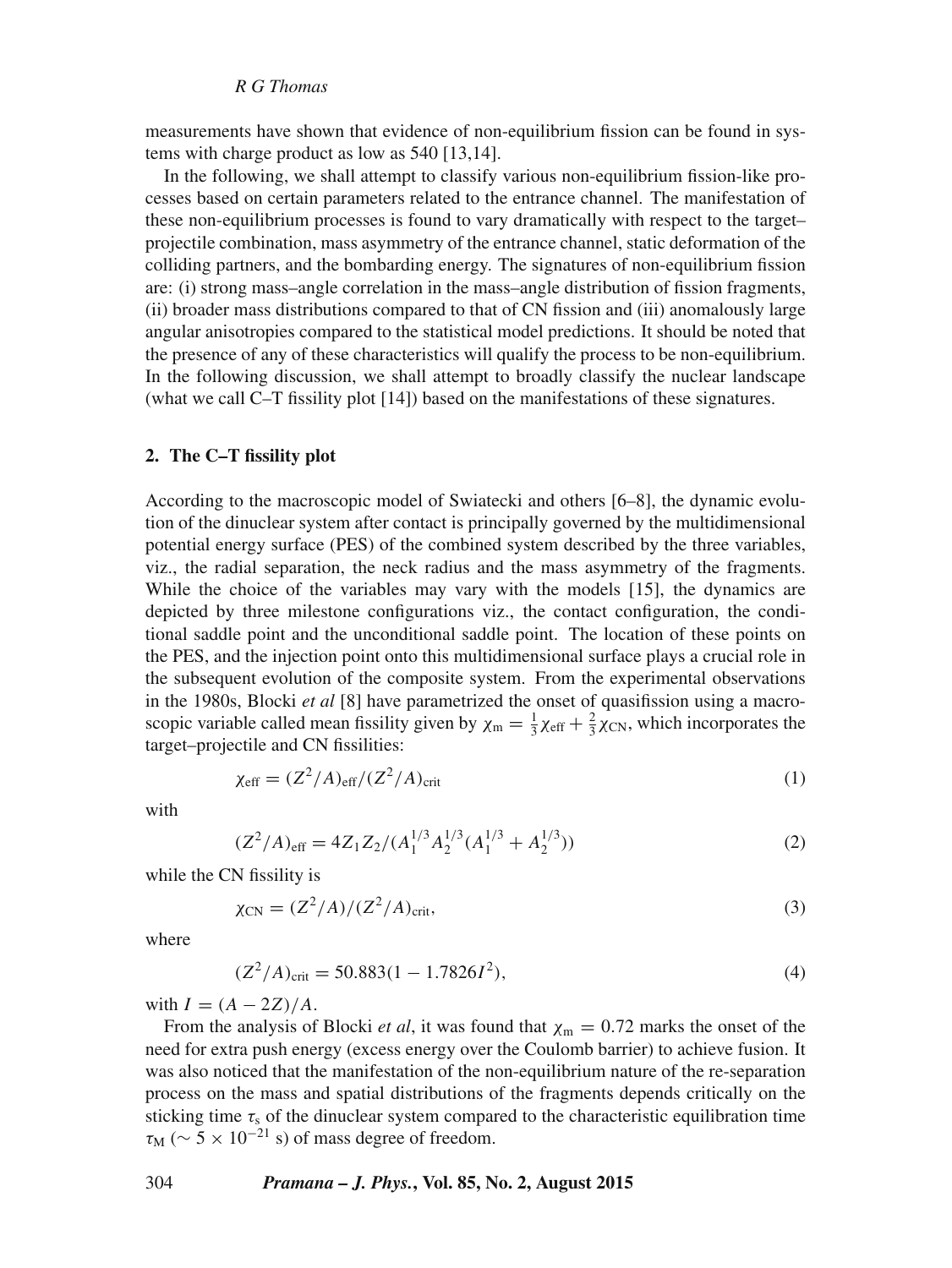#### 2.1 *The C–T fissility plot*

Figure 1 shows the plot of entrance channel fissility ( $\chi_{\text{eff}}$ ) vs. the CN fissility ( $\chi_{\text{CN}}$ ) (referred to as C–T fissility plot). Different targets are characterized by arcs whereas projectiles are described by lines cutting the arcs for various target–projectile combinations.  $Z_1Z_2 \ge 1600$  (thick red line) and  $\chi_{\rm m} = 0.72$  (solid blue line) are also shown in the plot. The onset of non-equilibrium fission can be very well classified into different regions in this plot. The locus of  $\alpha = \alpha_{BG}$  for different composite systems are shown by the thick black curve.  $\alpha_{BG}$  is calculated by the following equation [16]:

$$
\alpha_{\text{BG}} = p \sqrt{\frac{x - x_{\text{BG}}}{(x - x_{\text{BG}}) + q}},\tag{5}
$$

where  $x_{BG} = 0.396$ ,  $p = 1.12$  and  $q = 0.24$ . For this calculation, following Blocki *et al* [8], we have considered the charge-to-mass ratio of the target and the projectile to lie along the valley of beta stability as approximated by the Green's formula,

$$
Z/A = \frac{1}{2}[1 - 0.4A/(200 + A)].
$$
\n(6)



#### **C-T Fissility Plot**

**Figure 1.** Plot of entrance-channel fissility ( $\chi_{\text{eff}}$ ) vs. CN fissility ( $\chi_{\text{CN}}$ ) for various target–projectile combinations. The onset of non-equilibrium fission is shown in different fissility regions.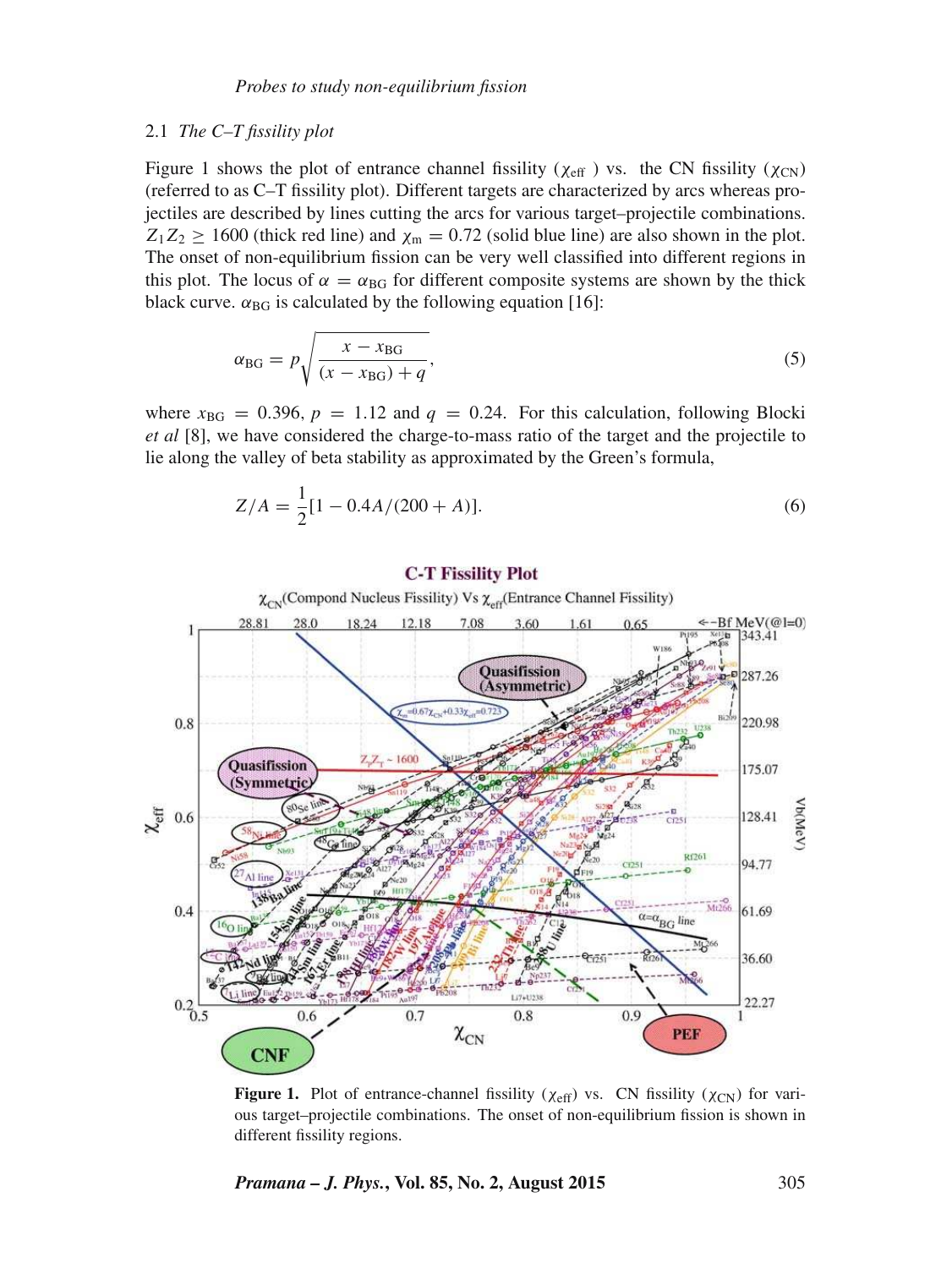## *R G Thomas*

For a given pair of nuclei with mass numbers  $A_1$  and  $A_2$ , we first calculate the corresponding atomic numbers according to eq. (6) and the sum of these numbers is the total atomic number *Z*, which is then divided between the two fragments in the ratio of their masses, viz.,  $Z_i = A_i(Z/A)$ . We also show on the right-hand side of figure 1, the Coulomb barrier obtained using the parametrization following Swiatecki [17], given by

$$
V_b = 0.85247 \times z + 0.001361 \times z^2 - 0.00000223 \times z^3 \text{ MeV},\tag{7}
$$

where  $z = Z_1 Z_2 / (A_1^{1/3} + A_2^{1/3})$ . On the top, along the *x*-axis, the liquid-drop fission barrier is also shown for the corresponding fissility [18]. The thick solid curves or lines on the C–T fissility plot are individually discussed below:

- (a)  $Z_1Z_2$  line. The red solid line shows the line where the entrance channel charge product exceeds the limit of 1600, a theoretical prediction of early 1980s. Experimentally, in early 1980s this prediction was well established [9–11] where strong mass–angle correlation was observed. However, many recent experiments have reported strong mass–angle correlation in reactions where  $Z_1Z_2 \sim 1300$  [19].
- (b)  $\chi_{\rm m} = 0.72$  line. The blue solid line is the mean fissility line, the system beyond this line exceeds this limit. As discussed earlier, this limit of mean fissility marks the onset of quasifission according to the model by Blocki [8]. It is found that systems exceeding this limit exhibit strong mass–angle correlation indicating the strong presence of fission before mass equilibration.
- (c)  $\alpha = \alpha_{BG}$  line. The thick black curve gives  $\alpha = \alpha_{BG}$  line. All the systems with entrance channel mass asymmetry  $(\alpha)$  more than or equal to Bussinaro–Gallone (BG) critical mass asymmetry ( $\alpha_{BG}$ , a point where potential is maximum for a given fissility) rapidly evolves to a mononuclear system to form compact CN (marked CNF in the fissility plot). On the other hand, systems with  $\alpha < \alpha_{BG}$  evolves towards dinuclear shapes. The green dashed line indicates the shifted  $\alpha = \alpha_{\text{BG}}$  line when one of the collision partners is statically deformed.

#### **3. Characteristics of equilibrium fission**

Equilibrium fission is characterized by the formation of a CN which is equilibrated in all degrees of freedom. The mass, energy and angular distribution of fragments are expected to exhibit properties which are independent of the entrance channel [20].

#### 3.1 *Mass–TKE distributions*

There have been extensive measurements on the mass and kinetic energy distribution of fission fragments in heavy-ion-induced reactions. Based on these observations, the mass distribution from the fission of a CN formed at moderate excitation energies ( $E^*$  = 30−80 MeV) is well described by a Gaussian peaking around symmetric mass division, and with a variance depending linearly on the temperature and the square of the angular momentum [21–25]:

$$
\sigma_A^2 = \mu T + \nu \langle l^2 \rangle,\tag{8}
$$

306 *Pramana – J. Phys.***, Vol. 85, No. 2, August 2015**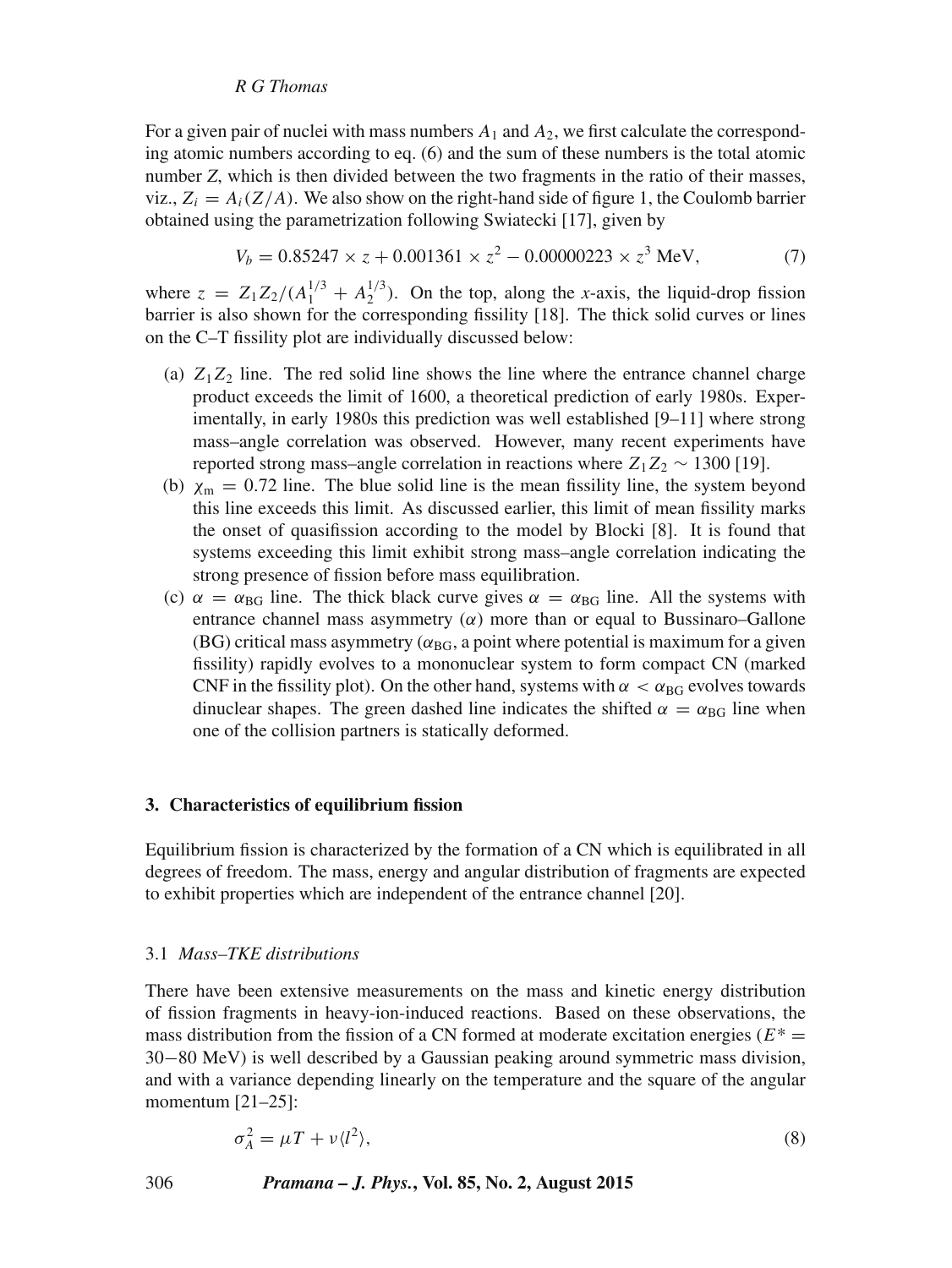*Probes to study non-equilibrium fission*



Figure 2. The average kinetic energy shows a remarkable dependence on the charge and mass of the composite system and is independent of the entrance-channel parameters (figure taken from [26]).



**Figure 3.** (**a**) The dependence of the variance of mass distribution on the temperature of the fissioning system (figure taken from [21]). (**b**) The mass–angle distribution showing no dependence of angle of emission and mass split in CN fission (figure taken from [19]).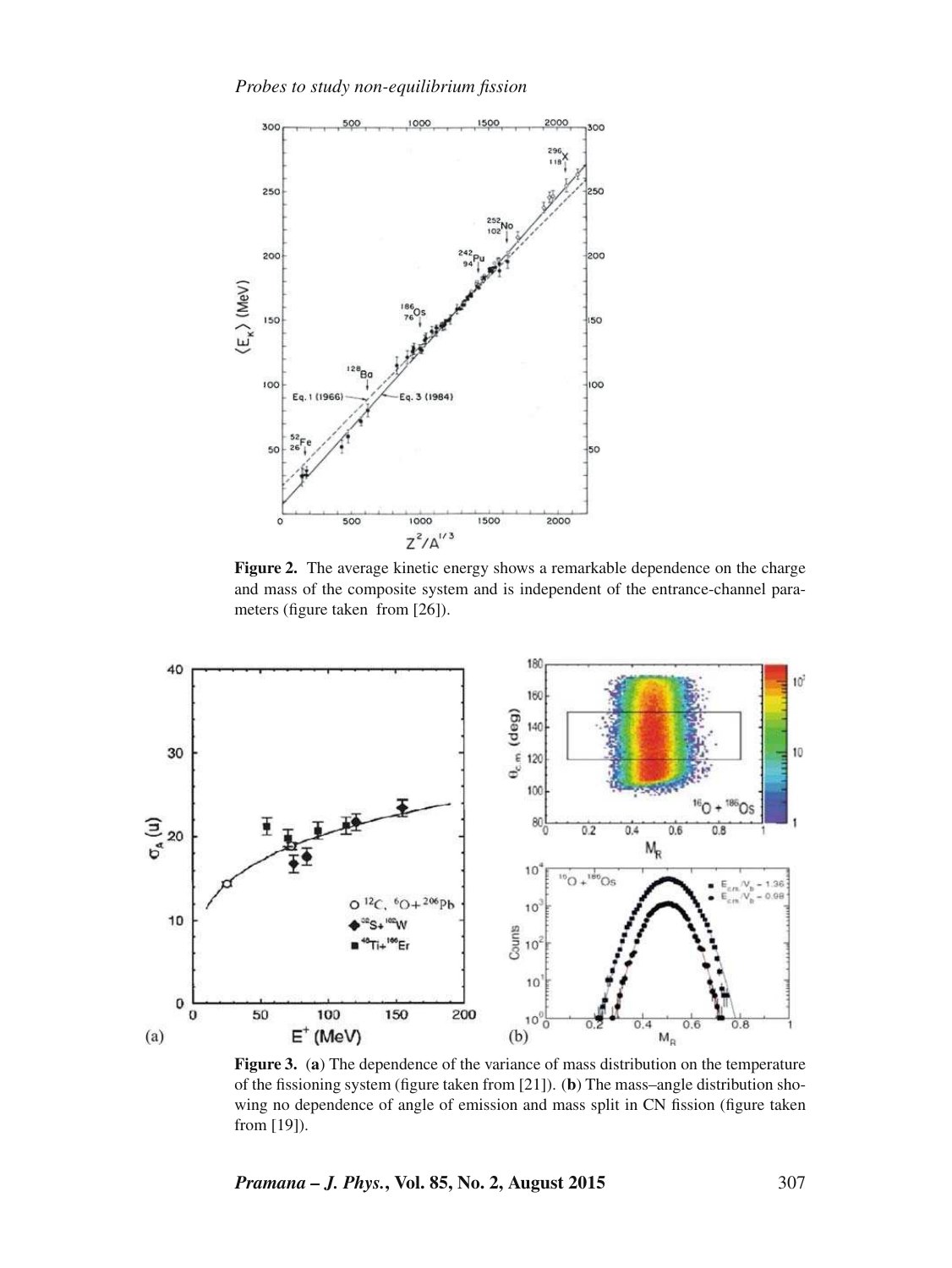#### *R G Thomas*

where T is the transition state temperature, l is the angular momentum and  $\mu$  and  $\nu$ are constants for a given compound system. The average kinetic energy of the fragments is found to depend on the charge and mass of the CN and independent of the entrance-channel properties. The Viola systematic gives remarkably close estimate of the experimentally obtained  $\langle TKE \rangle$  over the entire range of fissility [26]. The  $\langle TKE \rangle$  of a number of systems along with the Viola systematic [26] is plotted in figure 2. Figure 3a shows the variance of mass distribution as a function of excitation energy for different systems, along with the fit using eq. (8). The mass distribution and the mass–angle correlation for  ${}^{16}O + {}^{186}Os$  are shown in figure 3b, which depicts the general features observed for the compound nucleus fission reactions.

#### 3.2 *Statistical saddle-point model for angular distribution*

Statistical saddle-point model (SSPM) or transition-state model (TSM) explains the angular distribution of fission fragments from the system undergoing the CN fission [20]. The angular distribution may be given as

$$
W(\theta) = \sum (2J+1)T_J \sum \rho_J(K) |d_{MK}^J(\theta)|^2,
$$
\n(9)

where J is the spin of the nucleus, K is its projection onto the symmetry axis,  $T<sub>J</sub>$  is the transmission coefficient for fusion with spin I,  $\rho_J(K)$  is the probability of spin projection K for total spin J and  $d_{MK}^{J}(\theta)$  is the rotor wave function.

To a good approximation the angular anisotropy *A*, defined as the ratio of yield at 180◦ or 0° to that at 90° with respect to beam axis, is given by the following expression:

$$
A = 1 + \langle l^2 \rangle / 4K_0^2,\tag{10}
$$

where  $K_0^2$  is the variance of Gaussian K-distribution peaked at  $K = 0$ . It can also be shown that  $K_0^2$  is proportional to the effective moment of inertia at the saddle point and the temperature at the saddle point [20]. Figure 4 shows the angular distributions in  $16O+208$ Pb reaction which is well described by the standard statistical model.



**Figure 4.** Fission fragment angular distributions described by the statistical model in CN fission (figure taken from [27]).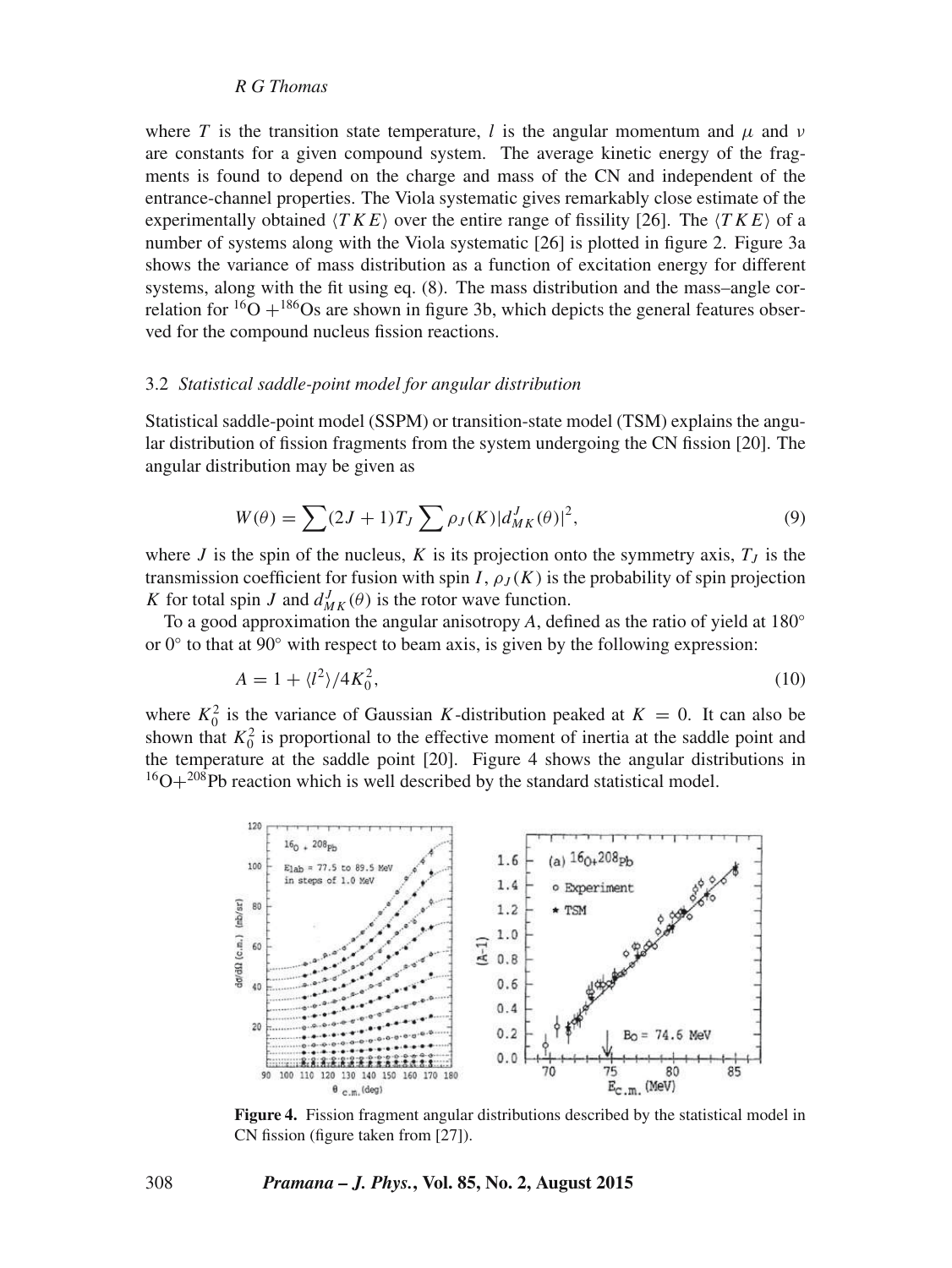*Probes to study non-equilibrium fission*



**Figure 5.** Strong mass–angle correlation observed in  ${}^{32}S + {}^{232}Th$  reaction. The appearance of asymmetric component in projected mass ratio distribution at sub-barrier energies can be seen (figure taken from [28]).

## **4. Characteristics of non-equilibrium fission**

## 4.1 *Strong mass–angle correlations*

A distinct characteristic of the presence of quasifission is the strong mass–angle correlation in mass–angle distribution (MAD) of fission fragments. The strong mass–angle correlation arises due to the incomplete drift in the mass degree when the system reseparates even before the completion of one rotation. Such strong mass–angle correlations are observed for heavy target–projectile combinations shown beyond the red thick line in the C–T fissility plot. Recent MAD measurement on  $32S+232Th$  system at belowand above-barrier energies [28], show two distinct features in mass splits at sub-barrier and above-barrier energies (figure 5). Mass–angle distribution measurements in less fissile systems, for example  $^{48}$ Ti +  $^{154}$ Sm [19] and  $^{48}$ Ti+ $^{170}$ Er [29] systems (figure 6), also show notable mass–angle correlation where the charge product  $Z_1Z_2$  was much less than 1600. Therefore, one may say that systems that lie above the  $\chi_m = 0.72$  line show evidence of non-equilibrium fission in terms of strong mass–angle correlations (quasifissionasymmetric in the C–T fissility plot).

## 4.2 *Broader mass distributions*

For composite systems with longer sticking times, greater than that required to undergo one full rotation, the correlation of mass splits with respect to emission angle vanishes. Mass–angle distribution in this case will be symmetric around the mass ratio ( $M_R$  = 0.5) and it is very similar to fusion–fission mass distribution. However, there may be enhancement in the width of mass distribution as compared to the width expected for fusion–fission reaction.

Many recent experiments [19,29–31] have shown the increase in width of fission fragment mass distribution as compared to the width expected for fusion–fission. These measurements (the reactions indicated in figure 7) do not indicate any mass–angle correlation in mass–angle distribution (a typical example of MAD in this case [30] is shown in figure 8), but the widths of mass distributions are found to be broader for more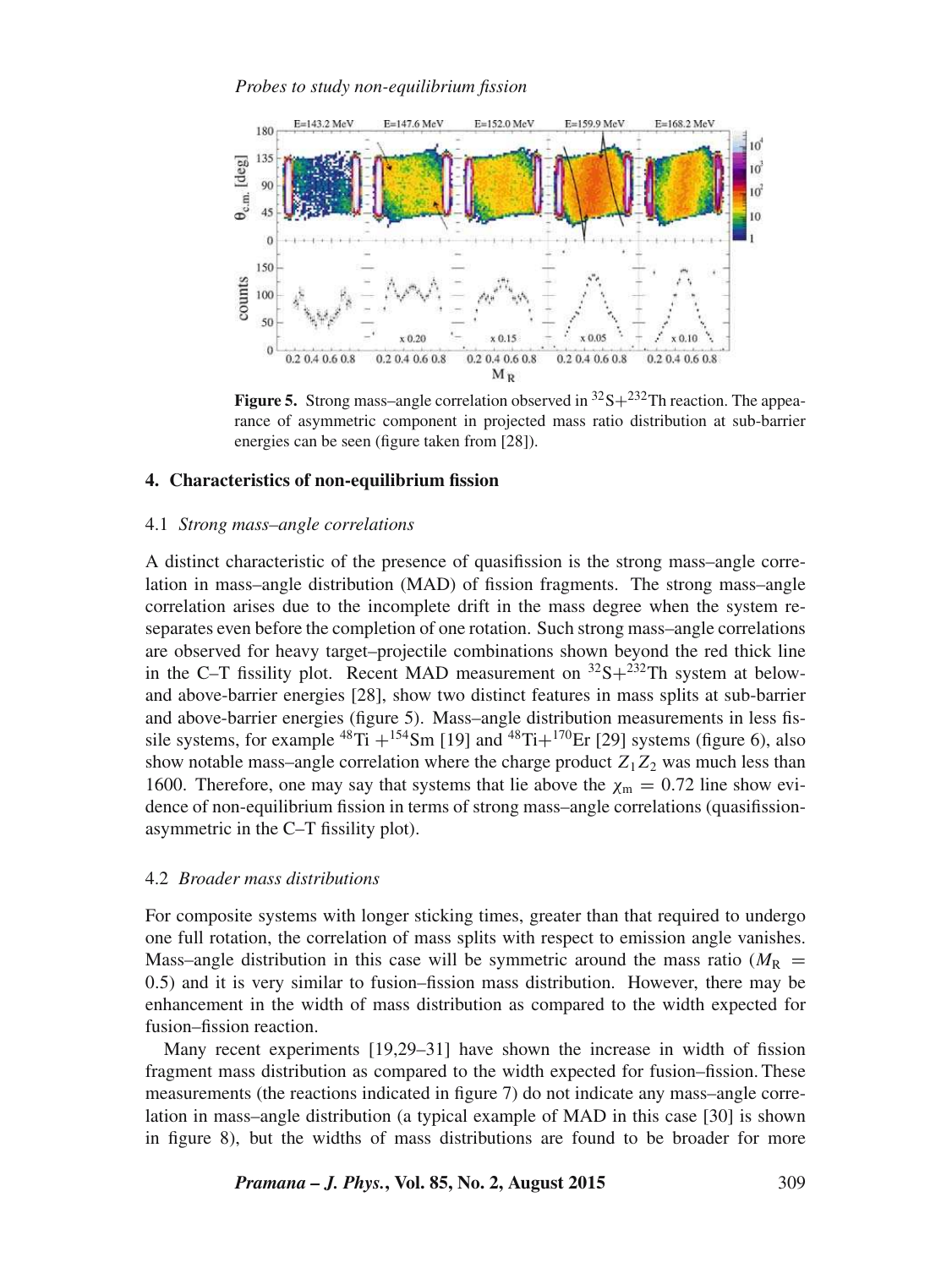

**Figure 6.** Mass–angle correlation observed in <sup>48</sup>Ti-induced reactions on (a) <sup>154</sup>Sm and (**b**) <sup>170</sup>Er targets.



**Figure 7.** Width as a function of CN excitation energies for various systems obtained from [29–31].



**Figure 8.** Plot showing mass–angle distribution of full momentum transfer events for two systems forming the <sup>250</sup>Cf CN at the indicated laboratory energies. Both do not show any mass–angle correlation at all energies studied [30].

symmetric reactions forming the same CN. The experimental widths obtained from [29–31] plotted as a function of excitation energies of CN are shown in figure 7. These apparent broadening of mass distributions were attributed to the presence of a small fraction of non-equilibrated mass asymmetry degree of freedom, the characteristic time for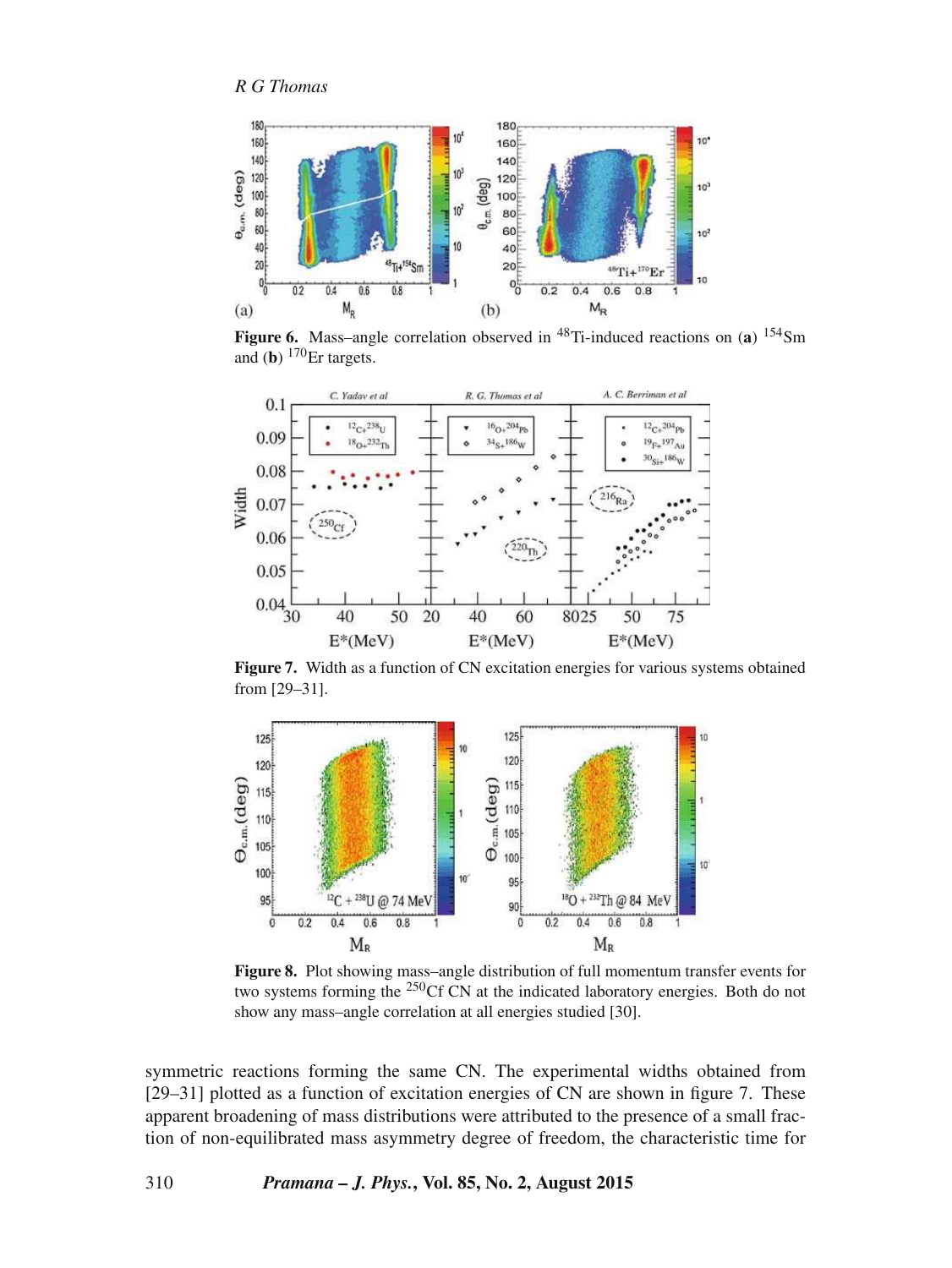mass equilibration,  $\tau_M$  being  $\sim$ 5 × 10<sup>-21</sup> s. Systems belonging to this class of nonequilibrium fission (quasifission-symmetric) is indicated in the C–T fissility plot towards the top-left side.

#### 4.3 *Anomalous angular distributions*

The standard statistical model successfully explains the angular distribution of a large number of systems at moderate excitation energies [20]. However, a large number of systems, particularly the ones involving actinide targets exhibit anomalously large anisotropies in the angular distribution of fission fragments. It is also interesting to note that these systems do not show any strong evidence of mass non-equilibration. However, from the anomalously large anisotropies, one may conclude that these systems re-separate before the characteristic K-equilibration time ( $\tau_K$ ) ~ 10<sup>-20</sup> s. This led to an alternate explanation given by Ramamurthy and Kapoor [12] where it was proposed that anomalous fission fragment anisotropy can arise due to an admixture of compound nucleus events and non-compound fission events, where  $K$ -degree of freedom is not fully equilibrated. This mechanism, called the pre-equilibrium fission (PEF) is expected to be dominant in situations where temperature is comparable or higher than the fission barrier height. These kinds of events are visible for those systems for which the entrance channel mass asymmetry,  $\alpha$ , is less than the critical value  $\alpha_{BG}$ . Direct experimental evidence of entrance channel-dependent fission fragment anisotropy was observed in <sup>11</sup>B, <sup>12</sup>C, <sup>16</sup>O, <sup>19</sup>F +<sup>232</sup>Th and <sup>237</sup>Np systems at near and sub-barrier energies [32–34].

In [13], it is shown that PEF can occur even for the reactions with  $\alpha > \alpha_{\text{BG}}$  at near and sub-barrier energies as the Bussinaro–Gallone critical mass asymmetry ( $\alpha_{\text{BG}}$ ) shifts towards the higher mass asymmetry due to elongated touching configuration at sub-barrier energies. This shift in  $\alpha_{BG}$  due to large static deformation of actinide targets is shown by thick dashed green line in figure 1. Figure 9 shows the anistropy plots for  $\alpha > \alpha_{\text{BG}}$ systems where the PEF model [13] successfully explains the experimental results.



**Figure 9.** Calculated fission fragment anisotropy on the basis of SSPM and PEF models along with the experimental results for systems with  $\alpha > \alpha_{\text{BG}}$  are shown (figure adopted from [13]).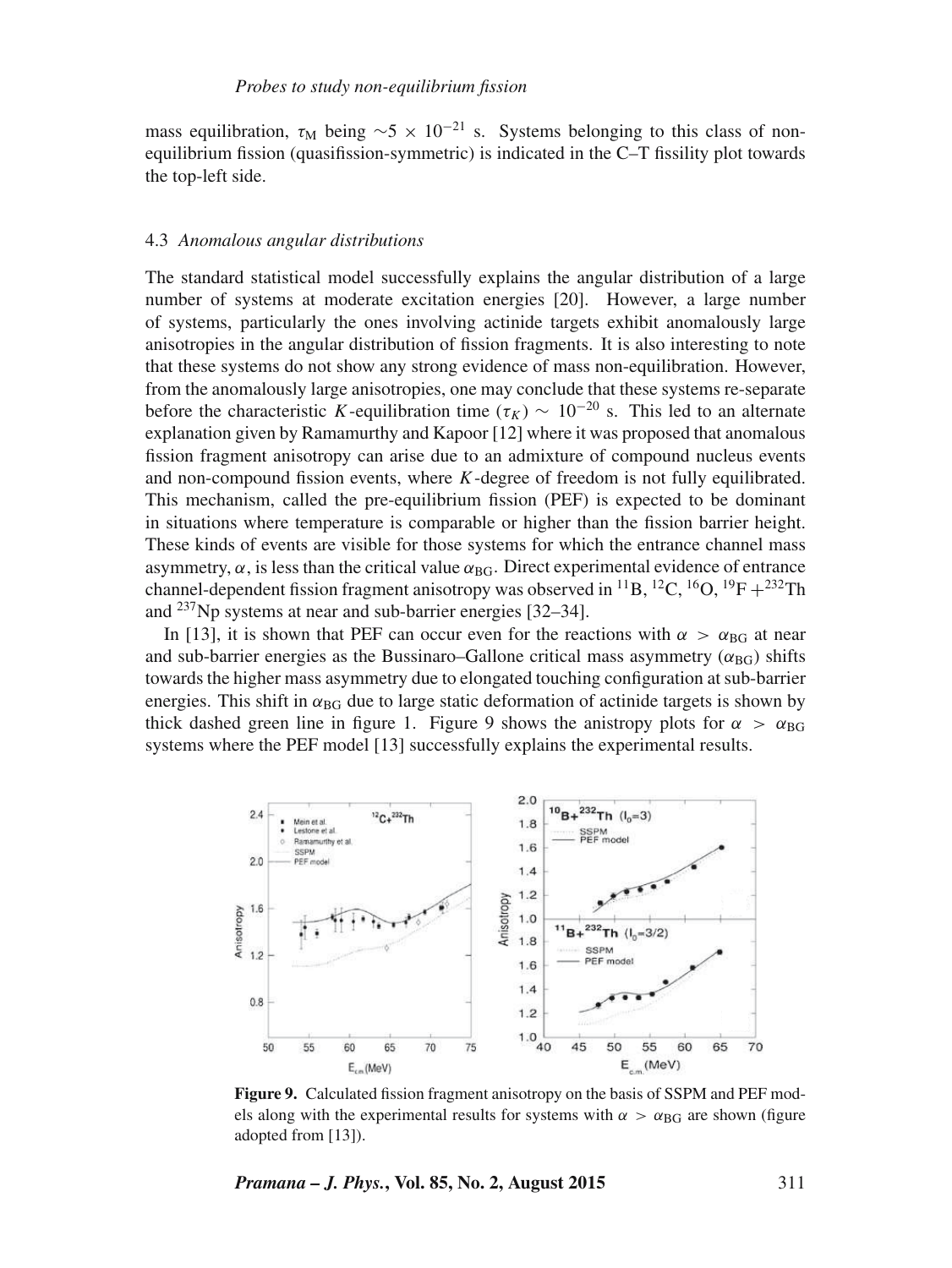# **5. Summary**

Fission-like non-equilibrium mechanisms are extensively studied worldwide after their first experimental observation in the early 1980s, where it was recognized that the fission fragments produced in heavy-ion-induced reactions may not always originate from equilibrium fission decay of compound nucleus. Since then, different observables like mass–angle correlation, fission fragment angular anisotropy and fission fragment mass width were used as probes to investigate the presence of non-equilibrium fission processes. The experimental observables in non-equilibrium fission are found to crucially depend on the interaction time (sticking time) of the dinuclear complex with respect to the characteristic relaxation time of various degrees of freedom, before it decays into binary fission-like fragments. This interaction time in turn depends on the entrancechannel parameters of the colliding nuclei. Thus, a system that remains together for a time comparable to or shorter than  $\tau_M$  (quasifission-asymmetric) exhibits strong mass– angle correlations, large mass widths and large anisotropies. Systems whose sticking time is between  $\tau_M$  and  $\tau_K$  may not show any significant correlation of mass with angle but can show broadened mass distributions and large angular anisotropies (quasifissionsymmetric). However, systems that stick together for time-scales comparable to  $\tau_K$  but reseparate before reaching a CN may not exhibit any signs of incomplete relaxation of mass but can still exhibit angular anisotropies larger than predicted by the TSM for the CN fission (pre-equilibrium fission). A comprehensive theoretical formalism is very much in need to quantitatively understand the experimental observations.

# **Acknowledgements**

The author would like to thank S S Kapoor for many illuminating discussions and valuable suggestions. He also thanks R K Choudhury and A K Mohanty for many fruitful discussions. The help received from Chandrabhan Yadav in the preparation of this article is gratefully acknowledged.

# **References**

- [1] Yuri Ts Oganessian and Yuri A Lazarev, *Treatise on hea*v*y-ion science* edited by D A Bromley (Plenum, New York, 1985) Vol. 4, p. 3
- [2] Peter Armbruster, *C. R. Phys.* **4**, 571594 (2003)
- [3] C Lebrun, F Hanappe, J F Lecolley, F Lefebvres, C Ngo, J Peter and B Tamain, *Nucl. Phys. A* **321**, 207 (1979)
- [4] J Peter and B Tamain, *Nucl. Phys. A* **321**, 207 (1979) B Borderie *et al*, *Z. Phys. A* **299**, 263 (1981)
- [5] Peter Moller and Arnold J Sierk, *Nature* **422**, 485 (2003)
- [6] W J Swiatecki, *Phys. Scr.* **24**, 113 (1981)
- [7] S Bjornholm and W J Swiatecki, *Nucl. Phys. A* **391**, 471 (1982)
- [8] J P Blocki *et al*, *Nucl. Phys. A* **459**, 145 (1986)
- [9] J Toke *et al*, *Nucl. Phys. A* **440**, 327 (1985)
- [10] R Bock *et al*, *Nucl. Phys. A* **388**, 334 (1982)
- [11] W Q Shen *et al*, *Phys. Re*v*. C* **36**, 115 (1987)